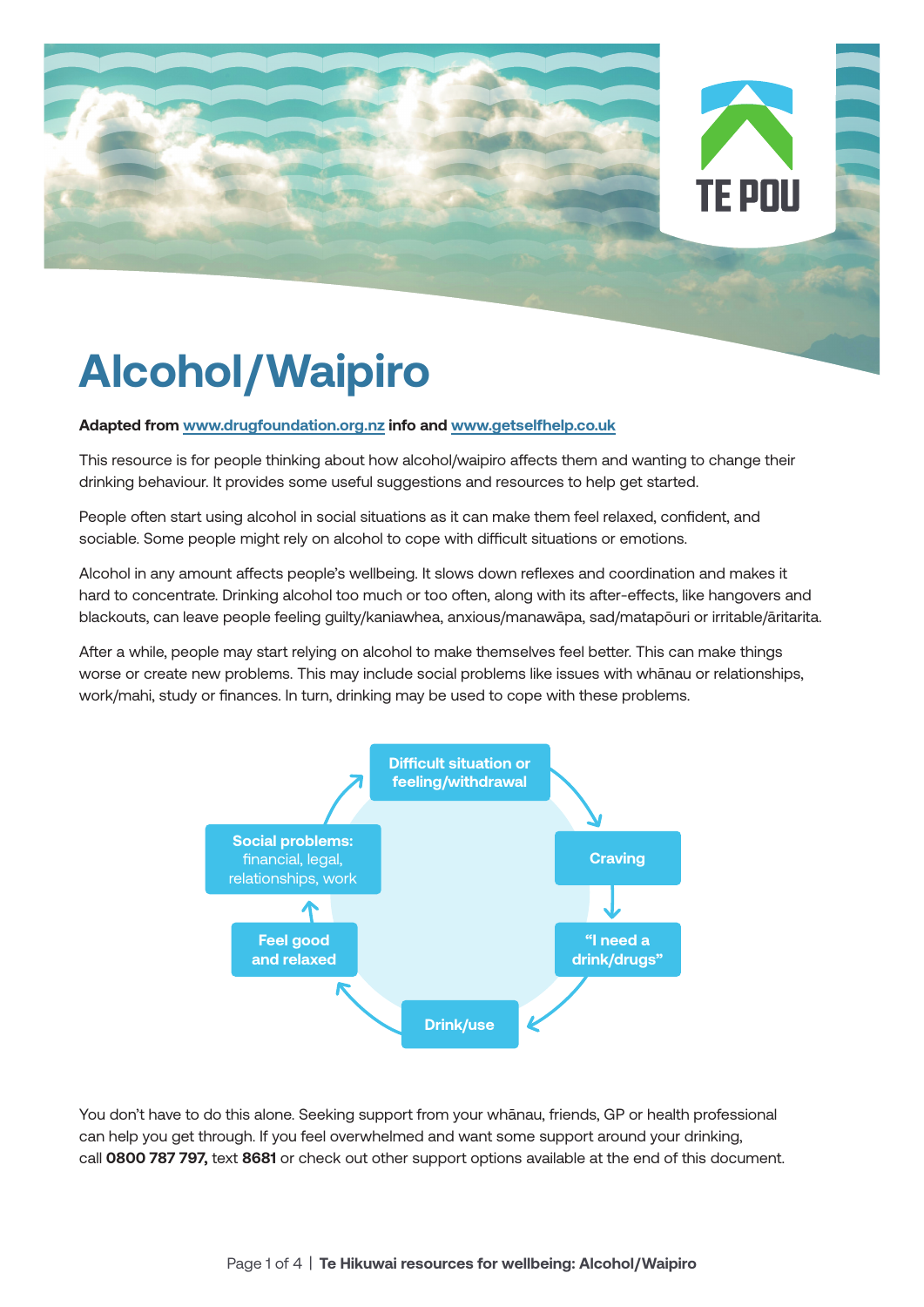# **Making the decision to change**

- **›** Write down the reasons why you want to change. Keep a copy with you.
- **›** List the pros and cons of drinking or not to help make your decision.
- **›** Set goals for what you want to achieve, like reducing the amount or how often you drink.
- **›** Keep a record of how much and how often you drink and spend on alcohol.
- **›** Let friends or whānau know about your plans to change and ask for their support.

An important note. If you have been drinking most days, especially over 10 standard drinks a day, you should not stop drinking on your own. Talk to your GP about how to safely slow down or stop drinking. A sudden stop can lead to alcohol withdrawal/maunuwara and potentially negative outcomes like seizures and death. Your doctor may involve your local community alcohol and drug service to help you safely slow down or stop.

## **Identify your triggers and high-risk situations**

To be triggered is to experience an intense emotional or physical reaction to something that makes you feel like you want to drink alcohol. Understanding your triggers can help you identify when you are most likely to drink. Triggers are different for everyone and may include stress, social events, or certain places.

- **›** What are your triggers?
- **›** Certain places, people, or things? Hearing certain things?
- **›** Attending parties or social events?
- **›** Feeling stressed/tāmitanga, anxious/manawāpa, angry/riri, or sad/matapōuri?
- **›** Experiencing self-critical thoughts?
- **›** Feeling hungry/hiakai, thirsty/hiainu, lonely/aroaroā, or tired/ngenge?
- **›** What other things might be your triggers?

### **Get to know your triggers and develop plans to manage them**

- **›** Identify triggers and high-risk situations that increase your desire to drink.
- **›** Plan to avoid predictable triggers.
- **›** Write a journal and record the date, situation, thoughts, feelings, and intensity of your need to drink.
- **›** Write down what was happening and possible triggers if you have a slip. Add it to your list of triggers.
- **›** Use your information to understand your patterns of use to avoid further slips.

#### **Some ideas for reducing your drinking**

- **›** Choose to have alcohol-free days.
- **›** Drink water for thirst rather than alcohol.
- **›** Delay your first drink of the day by an hour.
- **›** Plan how many standard drinks you will have and stick to it. For example, 330ml of 4% beer is 1.0 standard drink.
- **›** Buy only what you plan to drink.
- **›** Eat kai before drinking.
- **›** Try slowly drinking a glass of water in between drinks.
- **›** Take smaller sips and put your glass down between sips.
- **›** Keep busy.
- **›** Change what you drink to a lower alcohol content option, for example, from spirits to beer.
- **›** Drink for taste.

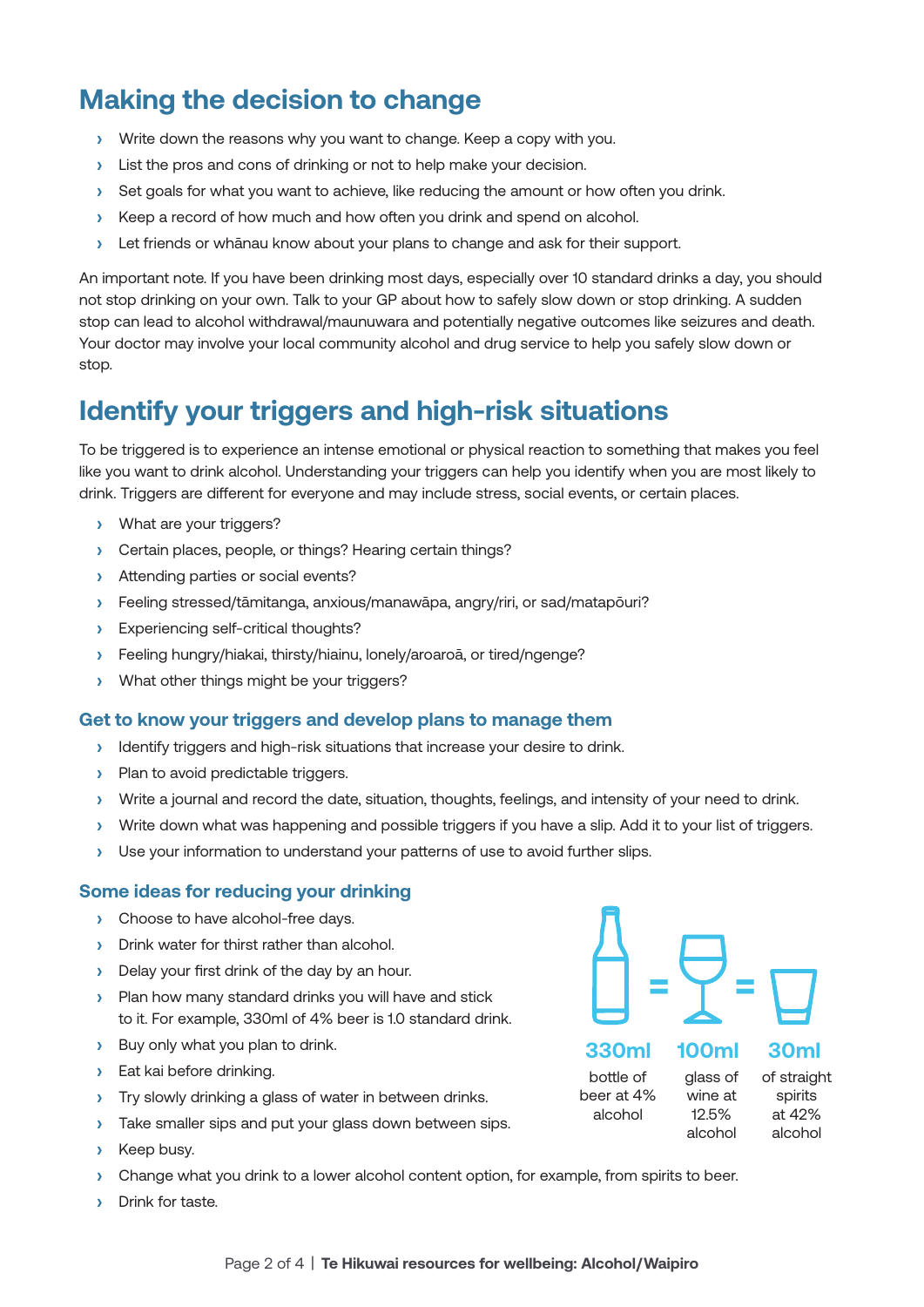- **›** Avoid drinking beer, wine and or spirits together.
- **›** If going out, match the slowest drinker and avoid joining in with rounds. Pace yourself.
- **›** Be the sober driver.

#### **Some ideas for social support**

- **›** Let others know your plan and why it is important to you. Ask them to support you to make changes. Start with whānau, friends, your GP or health professional.
- **›** Check out support groups like Living Sober, Alcoholics Anonymous (AA) and SMART Recovery.
- **›** Spend time with whānau and friends who support your decision to change.
- **›** Avoid social situations that are focused on drinking.

#### **Things you can do**

- **›** Try different non-alcoholic drinks as alternatives when you cannot avoid being around alcohol.
- **›** Practice saying "No I don't drink" if you have decided to stop.
- **›** Congratulate yourself when you stick to your plan. Celebrate your success.
- **›** Do something else that uses all your senses, like movement, sound, sight, smell, and taste.
- **›** Put on some music (not associated with alcohol use).
- **›** Do something new that you enjoy and find relaxing that is different from what you normally do.
- **›** Take up a new hobby or get back into one you previously enjoyed.
- **›** Spend time with whānau and friends.
- **›** Exercise swim, dance, walk, jog or cycle.
- **›** Use medication only as prescribed.
- **›** Avoid replacing alcohol with something like kai or cannabis.
- **›** Eat healthy kai such as fresh fruit and vegetables and drink plenty of water.

#### **Ways to improve your thinking patterns**

- **›** Imagine yourself being successful.
- **›** Encourage and tell yourself "I am doing this!"
- **›** Relax, meditate, or use karakia.
- **›** Take one step at a time. Do not plan too far ahead.
- **›** Tell yourself it is okay if you have a setback. Figure out why it happened to learn from it. Do not dwell on it too much.